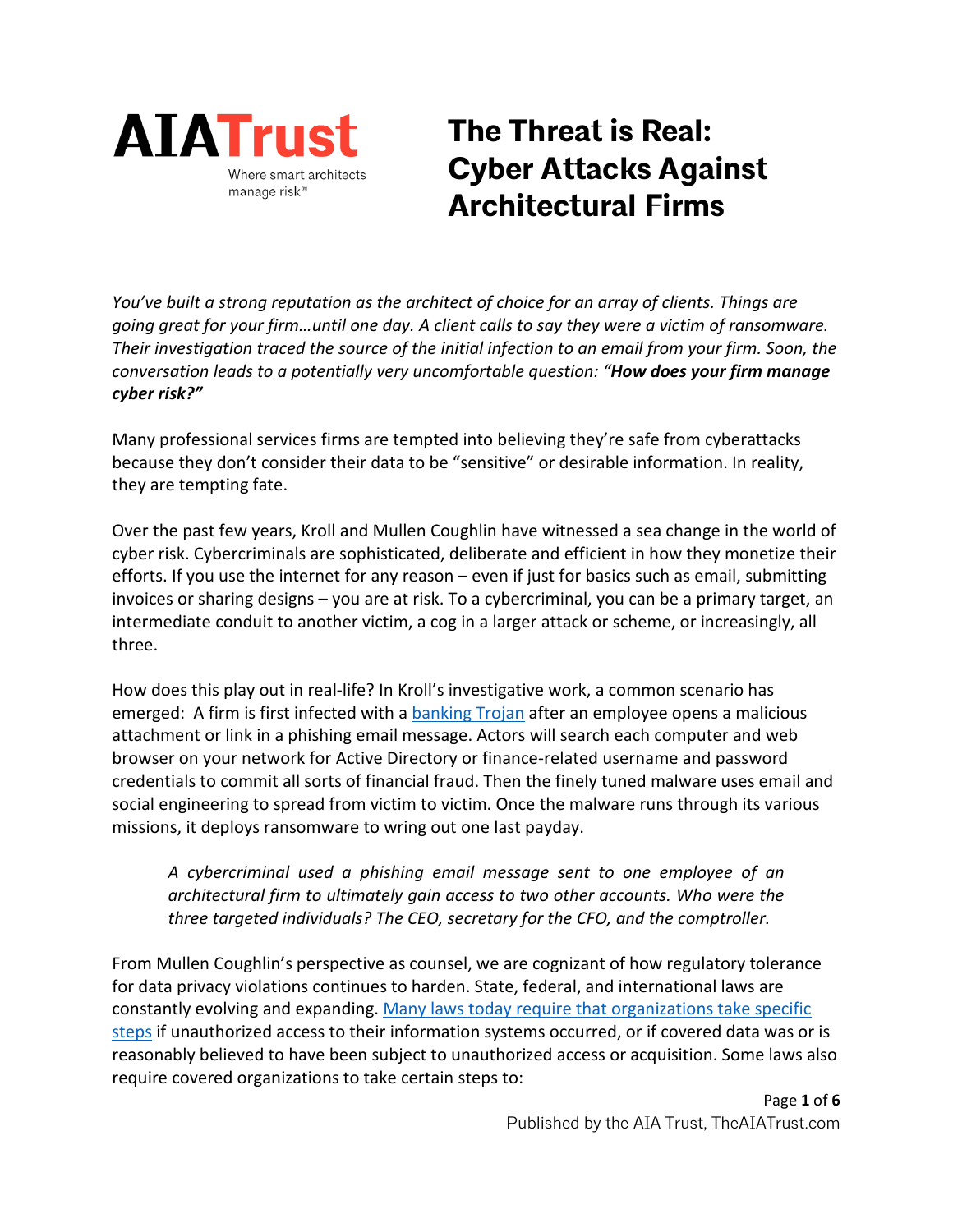- assess the cyber security risks of the organization,
- **Peroactively mitigate this risk,**
- **E** communicate their information collection and sharing practices, and
- train their staff on information security and incident response.

The inescapable fact is that cyber risk is a problem for every professional services firm. However, while the challenge is complex, a prudent and pragmatic approach is built on common sense principles. A defensible cyber security strategy provides a framework to create a safer, more cyber resilient organization. But in the event of an incident or breach, it also helps you develop a validated, auditable narrative to reply to the question: "*How does your firm manage cyber risk?"*

#### **Cyber Risk Trends**

A quick overview of the most recent trends in cyber risk is instructive for any firm that might be harboring a false sense of security that it is at low risk for an attack.

**Business email compromise ("BEC")** is a major threat that can affect anyone with an email account. According to a [Federal Bureau of Investigation \("FBI"\) alert,](https://www.ic3.gov/media/2018/180712.aspx) from roughly 2013-2018, BEC scams cost victims over \$12.5 billion. The FBI also noted that every U.S. state had victims.

*A large architectural firm noticed an increase in account receivables and in particular, one organization that had failed to pay previous invoices totaling \$500,000. These invoices were sent on a monthly basis via email from one firm employee. This firm employee called her contact at the organization, and her contact reported that they had, indeed, wired money to pay these invoices. The contact reported that the money was wired to the new bank account reported to it by the firm employee. The firm employee was confused as the firm's bank account had not changed.* 

*Further investigation revealed that she had fallen victim to a phishing scam. An unauthorized individual gained access to her email account and sent revised invoices to her contact with wiring instructions for an account in China that did not belong to the firm. The actor had also created rules to forward to a separate email folder all emails sent by this organization to her; in this way, the firm employee would not be able to easily see evidence of the intruder impersonating her. Neither the firm nor its client was able to recover the monies, and the firm made a business decision to not seek repayment of the funds in order to maintain the business relationship.* 

*Additional investigation revealed that the employee had stored in her email account the names and Social Security numbers of the firm's employees and, because the firm was unable to rule out unauthorized access by the intruder to this*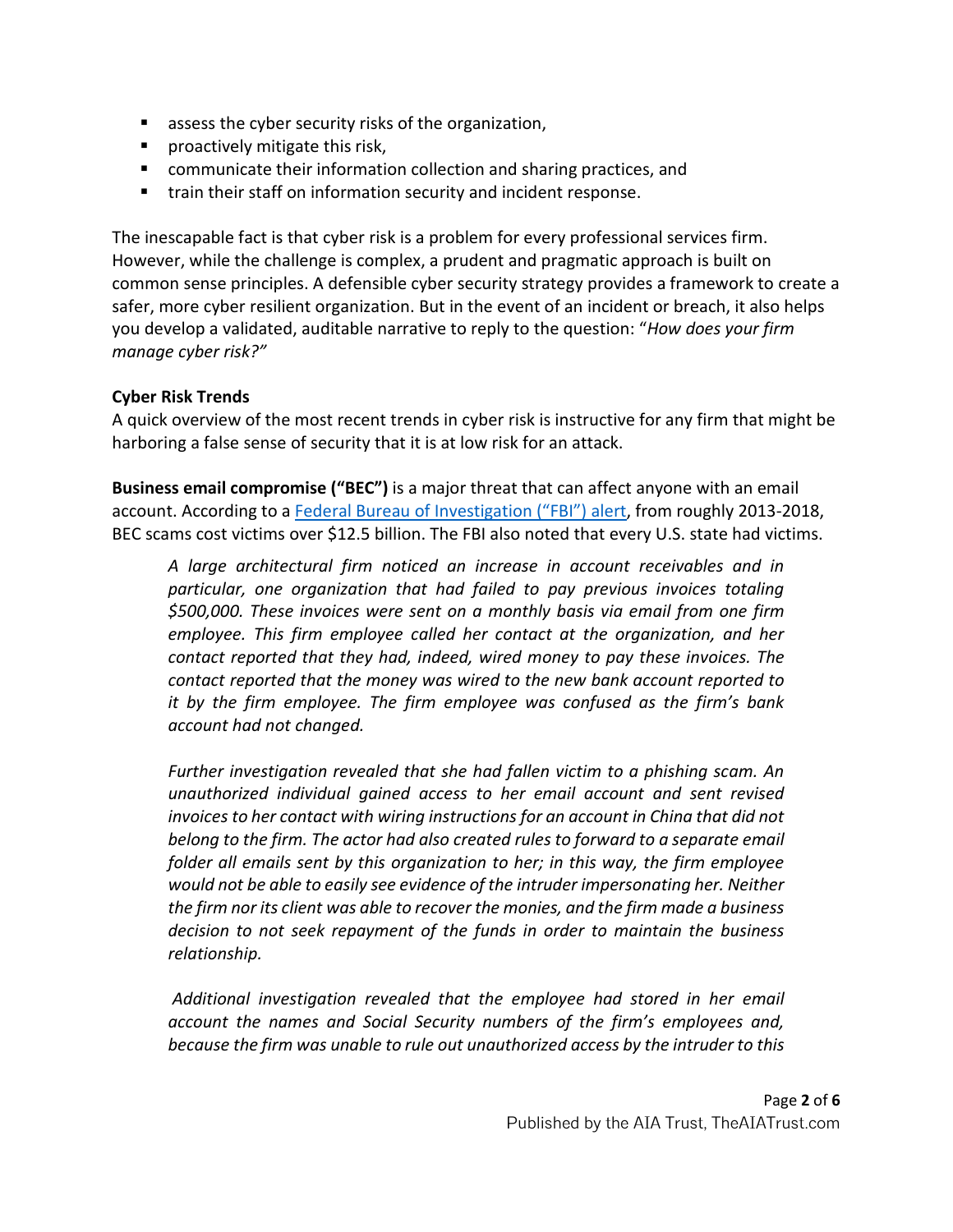*information, the firm was required to disclose the incident to its staff, state regulators, and consumer reporting agencies*

The Emotet [banking Trojan](https://www.kroll.com/en/insights/publications/cyber/monitor/fighting-against-banking-trojans) is particularly successful in carrying out BEC schemes because its creators gave it the capability to spoof a victim's legitimate email address *and* build on existing conversation threads that it steals and exfiltrates from infected computers. This combination results in well-disguised emails that avoid the "stranger danger" red flag. Kroll has found them to be very successful in getting opened by recipients while also breezing past antivirus filters. So while a cyberattacker may have low expectations on monetizing their attack on you, they could very well be playing a long game to get to one of your clients.

**Ransomware attacks** have also [been on the rise in 2019.](https://www.kroll.com/en/insights/publications/cyber/monitor/ransomware-rise-monitor-issue) Every business is a target, and the ones with lax security, misconfigured applications, or unpatched systems play right into a hacker's hands.

*A mid-sized, full-service architectural firm based in the United States became a victim of ransomware that prevented employees from accessing any of their files. An investigation revealed that several malware variants had gotten past the firm's antivirus solution, leading up to the ultimate encryption of several servers. Actors associated with these types of attacks are typically interested in revenue accumulation through ransom payments and not by collecting sensitive data.*

[Managed service providers have been particularly targeted](https://www.kroll.com/en/insights/publications/cyber/monitor/sodinokibi-ransomware-new-strain) this year to spread ransomware to their clients. Even the most nominal ransoms are pure profit. And the costs aren't [limited to](https://www.mullen.law/8-questions-to-answer-before-paying-a-ransomware-demand-by-roger-a-grimes/)  [paying a ransom.](https://www.mullen.law/8-questions-to-answer-before-paying-a-ransomware-demand-by-roger-a-grimes/) There are the costs associated with lost productivity and billable hours, delayed projects, IT forensics and fixes, and reputational headaches, not to mention the possibility of regulatory action.

*Several small architectural firms relied on an external IT firm to support its information systems. The external IT firm could remotely access the firms' information systems to quickly troubleshoot issues. This IT firm supported a network of small architectural firms, utilized the same remote access tool to do so, and used the same credentials to access each network. The external IT firm experienced a network intrusion, and the attackers utilized the remote access tool and common credentials to introduce ransomware to each small architectural firms' information systems. This resulted in the firms being unable to access their information systems, including plans needed to support customer projects, resulting in a delay in performance. The information systems remained nonoperational for two weeks before they could be restored to functionality.*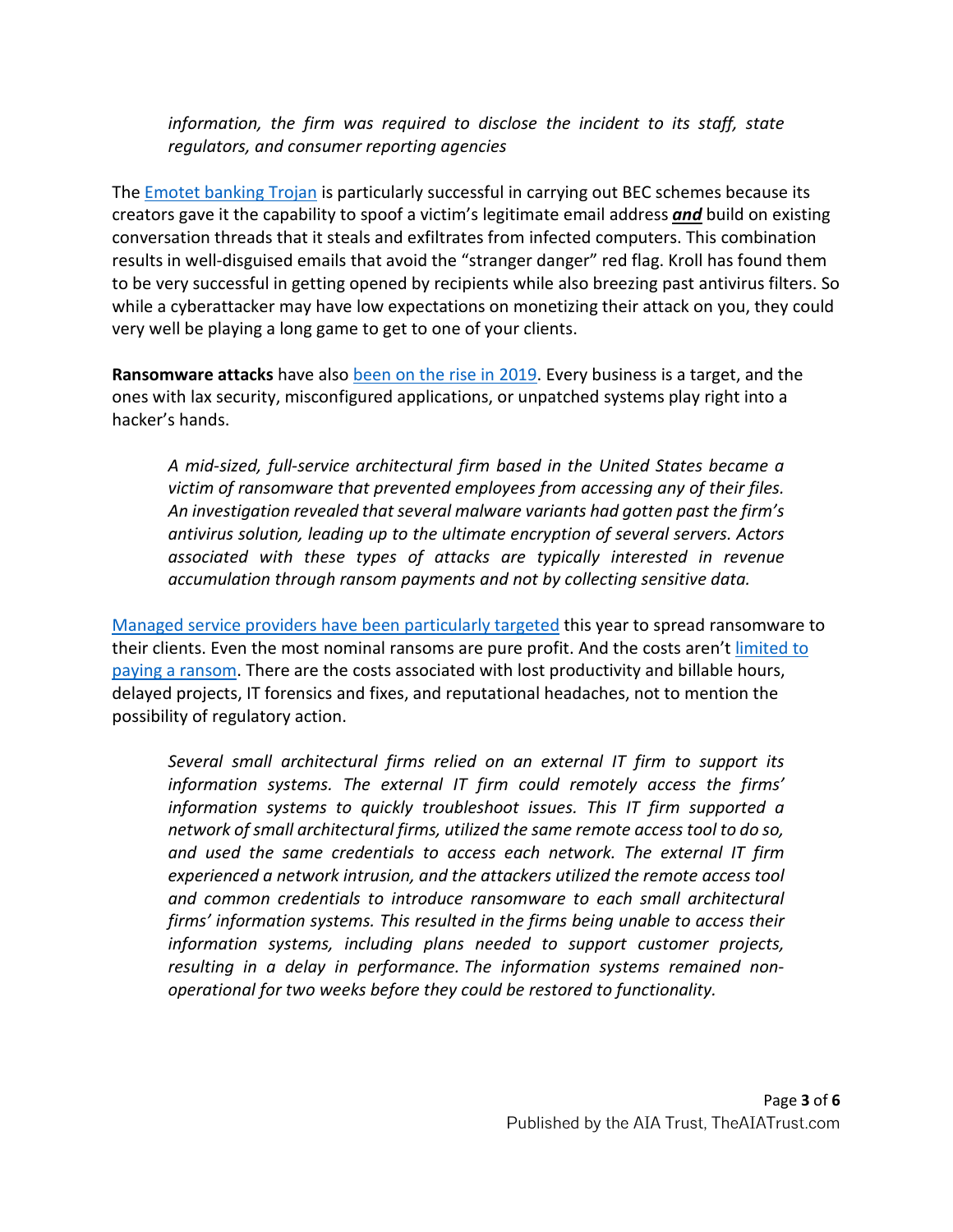## **Five pillars of defensible cyber security**

A defensible cyber security strategy is built on five pillars:



# FIVE PILLARS OF A DEFENSIBLE CYBER SECURITY STRATEGY

[Jason Smolanoff,](https://www.kroll.com/en/our-team/jason-n-smolanoff) Kroll's Global Leader for Cyber Risk, has written that a well-executed defensible cyber security strategy will enable a company to respond more confidently in the event of a cyber event with a documented narrative of its having followed a range of best [practices,](https://www.kroll.com/en/insights/publications/cyber/proactive-information-security-strategy) such as the following:

"We as a company performed a threat-based assessment and we did this based upon the type of data we have, the business we're in, and the kind of data we're storing and transacting. And, we've taken reasonable measures to protect our data from the threats that we think are most prevalent to us. And if an attacker does get into our network, they must have taken some extraordinary measures to bypass our reasonable security."

## **Governance**

Leaders should strive to foster a strong cyber security culture throughout all their operations, where employees and third parties are continually thinking about the cyber security implications of what they do on a daily basis. Leaders themselves should model good cyber security practices and invest in people with requisite cyber security skills and in appropriate types of technology to aid them.

#### **Policies and Procedures | Infrastructure and Standards**

Your information security strategy should [work effectively in your current day-to-day](https://www.kroll.com/en/insights/publications/cyber/information-security-employees-can-be-important)  [operations,](https://www.kroll.com/en/insights/publications/cyber/information-security-employees-can-be-important) but also account for the dynamic nature of business and laws applicable to the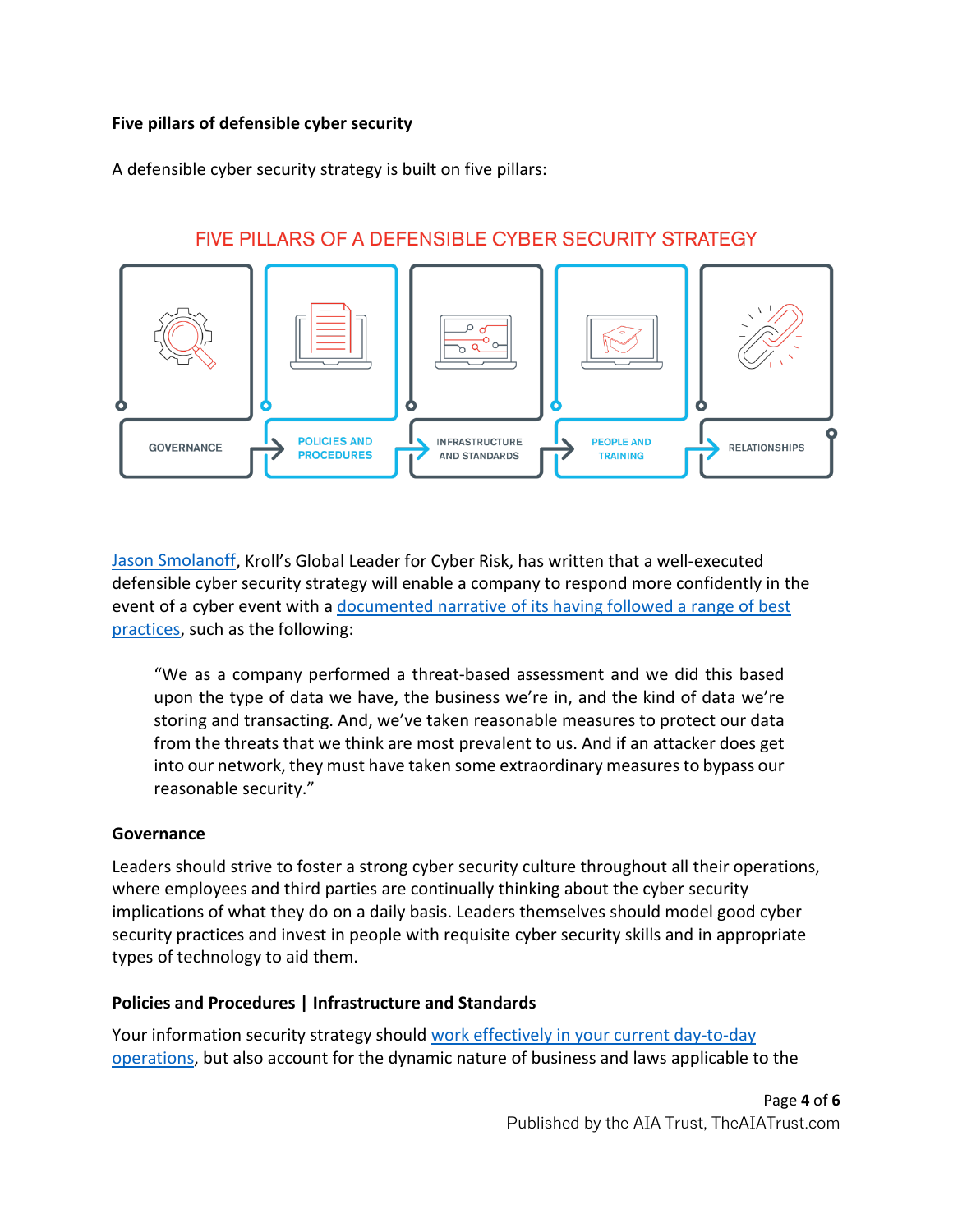organ[i](#page-5-0)zation. Cyber security policies and procedures<sup>i</sup> often overlap with and are driven by best practice standards, such as the **NIST Cyber security Framework** and the **Center for Internet Security ("CIS") Controls**. Whichever framework you choose, be aware that monitoring and testing compliance with policies and procedures is key.

These standards also cover the role of technology in cyber defense. A risk assessment performed by an independent cyber security professional can be an eye-opener as to whether or not you are protecting the right assets in the best way.

# **People and Training**

Training and cyber security awareness programs that are relevant to real-life decision-making are critical. Consider supplementing annual cyber security training with periodic updates on any recent threats your firm has experienced, or new scams reported by law enforcement or industry resources (such as the AIA Trust).

Training staff on your incident response plan should be a priority. We also recommend that firms run a tabletop exercise at least once a year (quarterly is better for larger organizations) to test this plan and uncover any gaps between policy and real-life action. Likewise, IT staff should be tested and trained on how to respond in the face of a potential intrusion or attack. Human nature being what it is, many IT teams will first try to fix an issue themselves. Having a preestablished escalation process for threat response can potentially save significant time and money.

## **Relationships**

For many firms, cyber security is not a core strength or area of expertise. Prior to an actual incident occurring, an organization should understand what coverage is afforded under its cyber insurance policies and requirements for such coverage to be provided, and also form relationships with the legal counsel and other service providers that may play a critical role in investigating and responding to an incident.

## **Recommendations from the Front Lines**

Kroll investigates over 1,500 cyber matters annually for clients around the world. Based on this experience, we recommend that organizations prioritize the following practices to more effectively protect their data and the bottom line:

- **Transfer risk via cyber insurance** coverage.
- **IMPLEM** 11 Implement **multifactor authentication** (2FA or MFA) for any and all access to company network resources, with a particular focus on remote access.
- Ensure your **antivirus program is up-to-date** and **deploy an endpoint threat monitoring tool** to aid in detecting today's polymorphic malware (i.e., malware that is able to change its characteristics and thereby evade traditional antivirus programs).